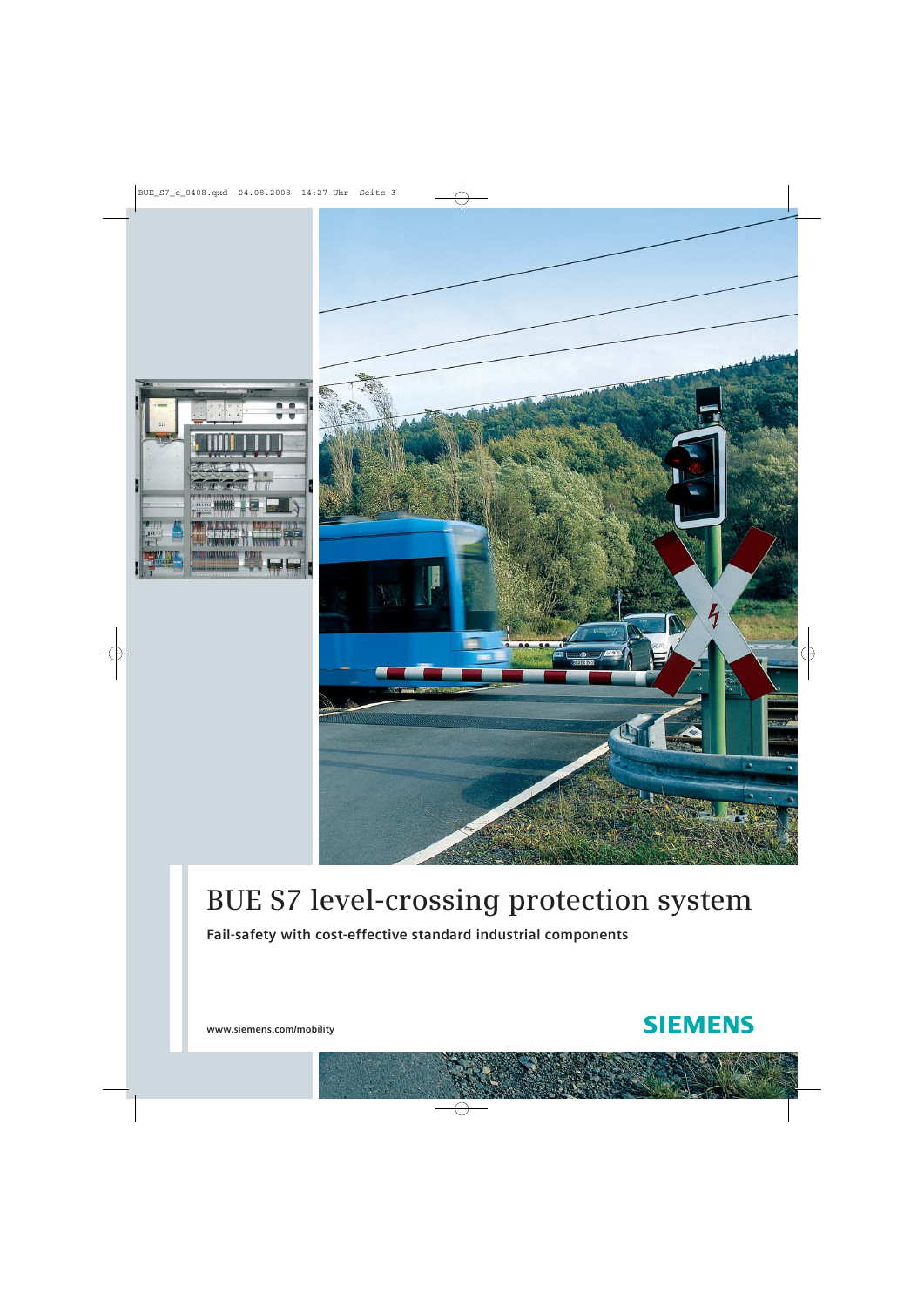

# **BUE S7 level-crossing protection system**

## **Functions and costs made to measure**

*Safety is the prime necessity in public transport systems, also at level crossings. The level-crossing protection systems from Siemens are always state-of-the-art and operate safely and reliably. They demonstrate the expertise of Siemens in the field of level-crossing protection.*

## **It pays to depend on BUE S7**

**Fail-safe controllers comprising standard industrial components**

The BUE S7 level-crossing protection system made by Siemens is a fail-safe, low-cost solution which consists of known and highly reliable industrial components of the Simatic® S7-300F standard automation system family used all over the world. Signaling and safety systems from Siemens made up of these standard industrial components have proven to be very successful.

## **Mastering dangers**

#### **For safety at level crossings**

The BUE S7 level-crossing protection system

- > has been designed for use on private, rapid-transit, industrial and secondary railways
- > is suitable for use on single- or double-track lines
- > can be initiated/normalized separately for each track
- > is available with or without barriers and as a half-barrier system with or without a level-crossing wicket gate
- > can be main signal-interlocked and monitoring signal-interlocked
- > can be combined with a road signaling system (BÜSTRA)

Train or shunting movements can take place simultaneously on each track. The control equipment is accommodated in control cabinets or trackside equipment houses.

## **When the train comes**

## **The functional sequence**

When a train approaches the level crossing, the BUE S7 level-crossing protection system is initiated automatically by the train, manually or by the interlocking. The initiation information is transmitted to the Simatic S7-300F controller for processing. The controller generates commands for the activation of road signals and lowering of barriers.

Once the road signals have been switched on and barriers (if any) are down and provided that all related units work properly, the associated monitoring signal is switched on or the main or shunt signal cleared. When the train leaves the level-crossing section, the system is normalized by the train after traversal of the normalization elements and reset.

#### **Features**

- > Scalable in function
- > Price depends on the range of functions selected
- > Cost-effective
- > Low life-cycle costs
- > High availability, low maintenance requirements and easy servicing
- > Use of fail-safe processors with type approval from the Federal Railways Office in Germany (EBA)
- > Already available outdoor equipment can be reused
- > Easy extendibility due to modular design
- > Temperature range of –25 °C to +60 °C without additional air conditioning
- > LED signal light units can be used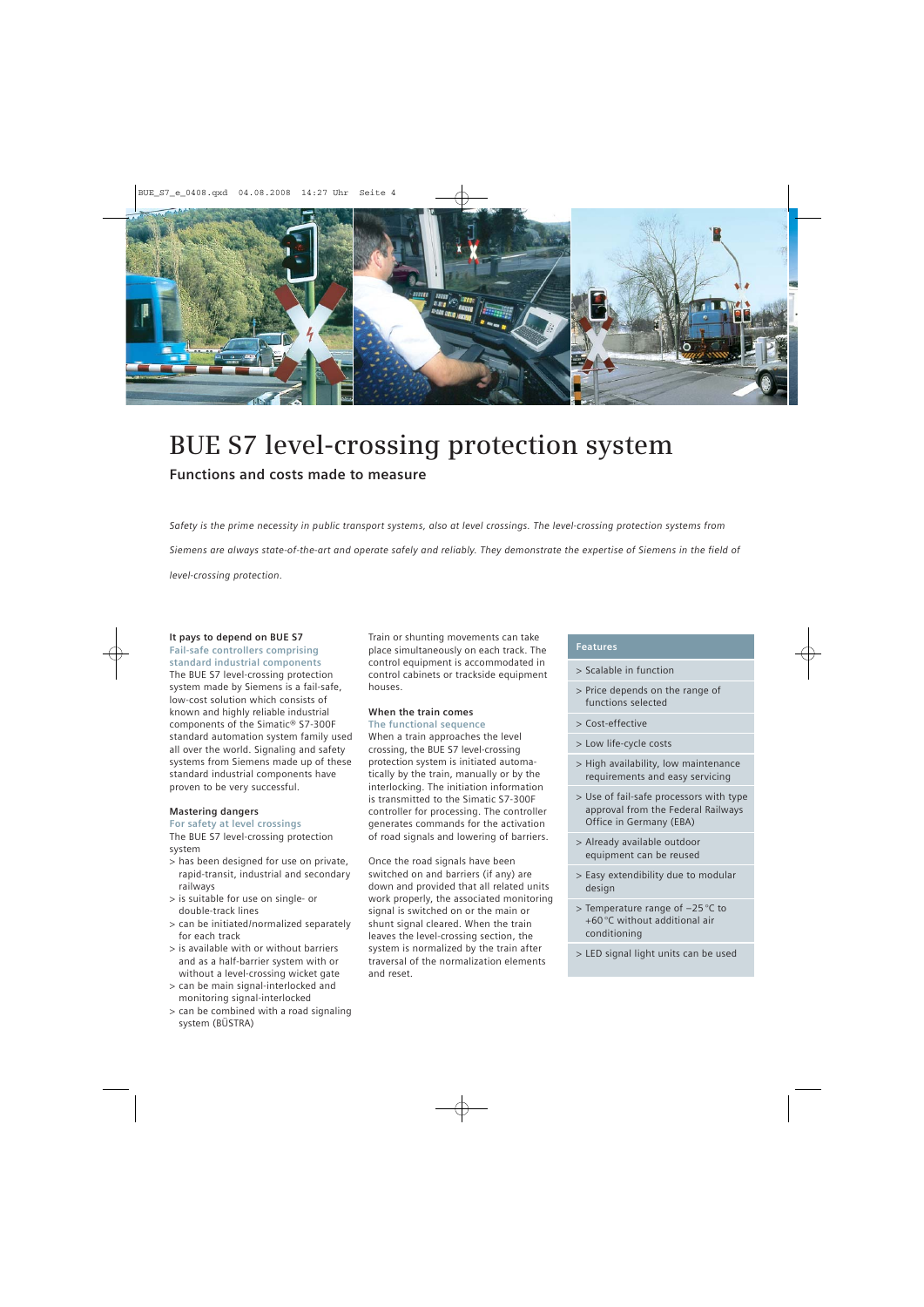

# **Safe operation with the Simatic S7-300F**

**Safe interaction of road and rail traffic**

### **The processor**

The central component of the Simatic S7-300F controller is a central processing unit approved for safety systems. This controller receives and processes the input data, verifies the results obtained and only outputs them as indications and commands if all conditions have been met.

#### **Coded-processing principle**

The controller operates according to the coded-processing principle. Data from the peripherals is read in using fail-safe input boards and data to the peripherals is output using fail-safe output boards working according to the 2-out-of-2 principle.

Data exchange between the controller and boards is performed via the fail-safe PROFIsafe transmission system.

#### **Well defined, complete and error-free The software**

The software comprises the system program and the system configuration parameters. It is written in the STEP7 programming language. The software is checked for correct performance of all the functions required for the particular system.

### **Many and varied**

#### **Functions and features Initiation and normalization**

- > Automatically by the train through wheel detectors, vehicle sensors, rail treadles, track vacancy detection systems or track-installed switching contacts
- > Manually by manual switching devices
- > By radio or infrared facilities
- > By train sequence operation

#### **Integrated into interlockings**

> Suitable for integration into all interlocking systems

### **Combined with road signaling systems**

> BÜSTRA interface

### **Road signals**

- > Max. 32 (yellow /red)
- > Alternating light /flashing light with a maximum of 32 lamps
- > Conventional dual-filament lamp or LED can be used

### **Barrier drives**

> Max. 16

#### **Monitoring signals**

- > Max. eight (BÜ 0/1), white flashing light for indicating a properly protected level crossing
- > Max. four (SO 16), white steady light for indicating a properly protected level crossing (optionally with active marker light)
- > Max. four F0 stop aspects and four F1 proceed aspects
- > Conventional dual-filament lamp or LED can be used

## **Our services**

Use our expert knowledge to your benefit in the fields of

- > project engineering
- > construction coordination
- > commissioning
- > training
- > maintenance and inspection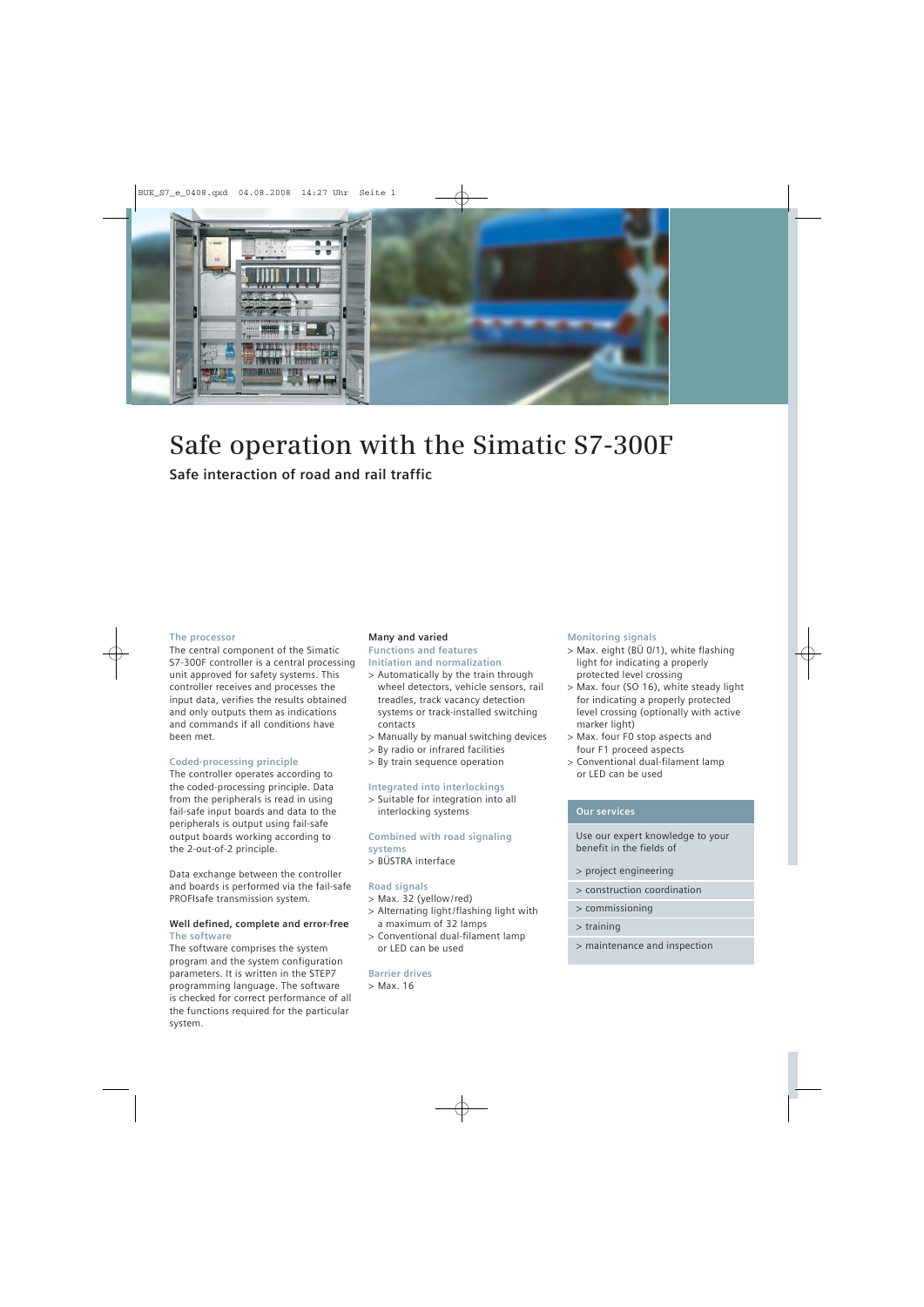

#### **Multi-level diagnostic concept**

The BUE S7 system has an integrated three-level diagnostic system. This permits tailored, economical diagnostics of faults and failures.

#### **Diagnostic CPU**

The first configuration level indicates faults and failures via LEDs. These indications enable fast on-site diagnostics and, in conjunction with the evaluation of the other status indications, fast and efficient fault recovery.

#### **Diagnostic notebook**

There is an integrated circulating memory for more exhaustive diagnostics. All system activities (triggering of the initiating treadles, switch-on and switchoff of road and monitoring signals, barrier movements, etc.) and any system malfunction are logged in this memory along with the time and date, with assignment to the affected elements.

The circulating memory can be connected via an interface to the service PC for evaluation. The aforementioned events are recorded in a table, and the faulty element (outlined in red and flashing) can immediately be pinpointed in a topographical diagram.

#### **Diagnostic panel (multipanel)**

A permanently installed diagnostic panel can be used as an alternative or in addition to the diagnostic notebook. Its functions are similar to those of the diagnostic notebook.





*Public telephone network or GSM network (dedicated line or trunked radio network)*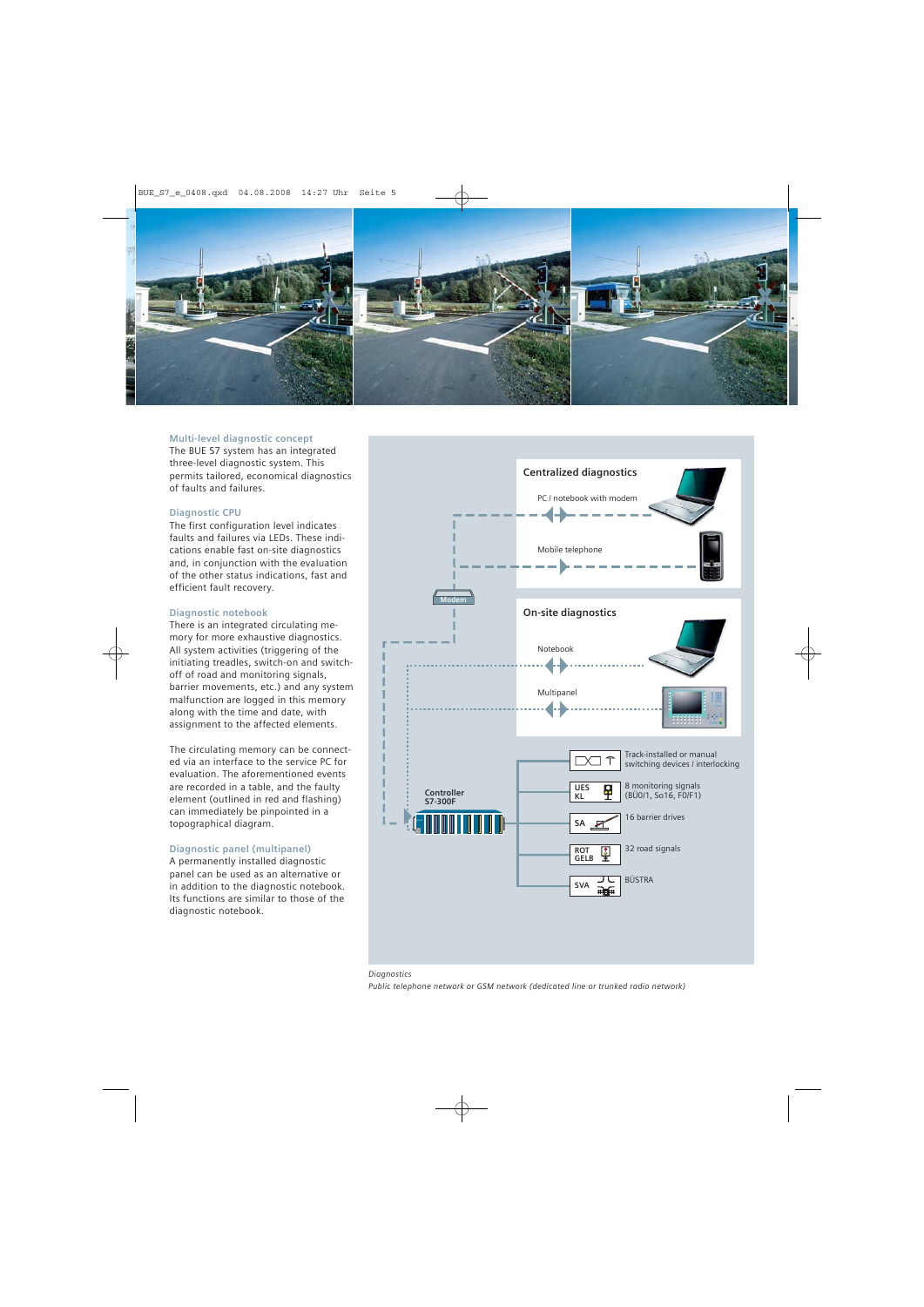

#### **On-line diagnostics**

The BUE S7 system also permits remote diagnostics. Data is transmitted via a remote modem to a control center which can handle up to 15 level-crossing systems.

The control center has the same visualization options for each level crossing as with a service PC on site. Maintenance staff can use remote diagnostics to connect to individual level crossings and query their status.

Another convenient option is remote diagnostics via GSM indication transmission to a mobile telephone with parallel recording of indications in the control center using a fax.

Thus, both brief inquiries in the event of a fault, no matter where the maintenance staff happen to be, and parallel recording of the fault indications are possible.

#### 2: 2. BUE-2GL, 4LZ, 2SA 図 2. BUE-2GL, 4LZ, 2SA O)  $\frac{1}{8}$  $\frac{1}{2}$ m  $H^{\circ}$  $H<sup>O</sup>$  $O - 1$  $O - 1$  $\blacksquare$ \_\_\_\_\_\_\_\_ \_\_\_\_\_\_\_\_\_\_\_\_\_\_\_\_\_\_\_\_\_\_\_\_\_\_\_\_\_ Lm,  $H$ O  $H$ O  $O - 1$  $O - 1$  $\overline{\circ}$  $\frac{8}{1}$ T Datum | Uhrzeit | Art Meldungstext 01.08.02 13:35:19 Schranken ZU Schranke A9 Störung Verlassen Endlage aus 01.08.02 13:35:19 01.08.02 13:36:12 F Z1/2 Fehler Rot ein 01.08.02 13:36:24 S LZ1/2 Störung Rot ein 01.08.02 13:36:24 Rot Lichtzeichen AUS

*Visualization of a level-crossing fault in the diagnostic tool, levels 2 and 3 (faulty element outlined in red, fault indication text in red)*

#### **Safety cases**

### **Standards**

| Standards relating to the<br>demonstration of technical<br>safety as per CENELEC | EN 50126<br>EN 50128<br>EN 50129 |
|----------------------------------------------------------------------------------|----------------------------------|
| Quality systems                                                                  | <b>ISO 9001</b>                  |
| Electric signaling systems<br>for railways                                       | <b>DIN VDE 0831</b>              |
| Principles for computers in<br>safety-related systems                            | <b>DIN VDE 0801</b>              |
| German Railway Building<br>and Operation Regulations                             | EBO                              |
| Standard relating to level-crossing<br><b>VDV 341</b><br>protection systems      |                                  |
|                                                                                  |                                  |
| Requirement categories as per                                                    |                                  |
| <b>BOStrab (Tram Construction and</b>                                            |                                  |
| Operation Ordinance) VDV 331                                                     |                                  |
| Regulations for the protection<br>of level crossings of non-DB                   |                                  |
| railways                                                                         | <b>RÜV NF</b>                    |
| Approval                                                                         |                                  |

The BUE S7 level-crossing protection system has been approved by the Federal Railways Office in Germany (EBA) in line with CENELEC.